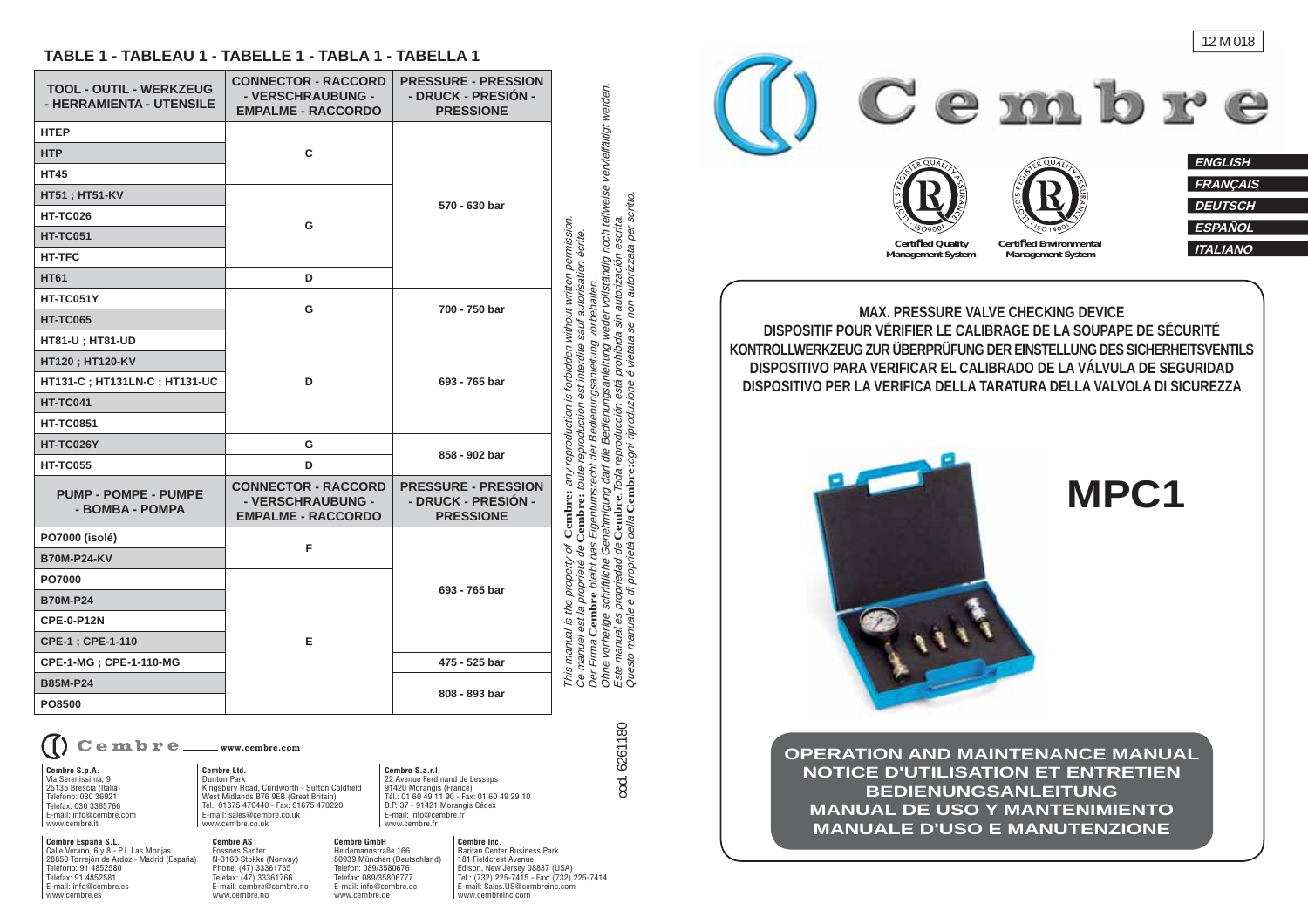



1  $\rightarrow$  18

 $\bigcirc$  Cembre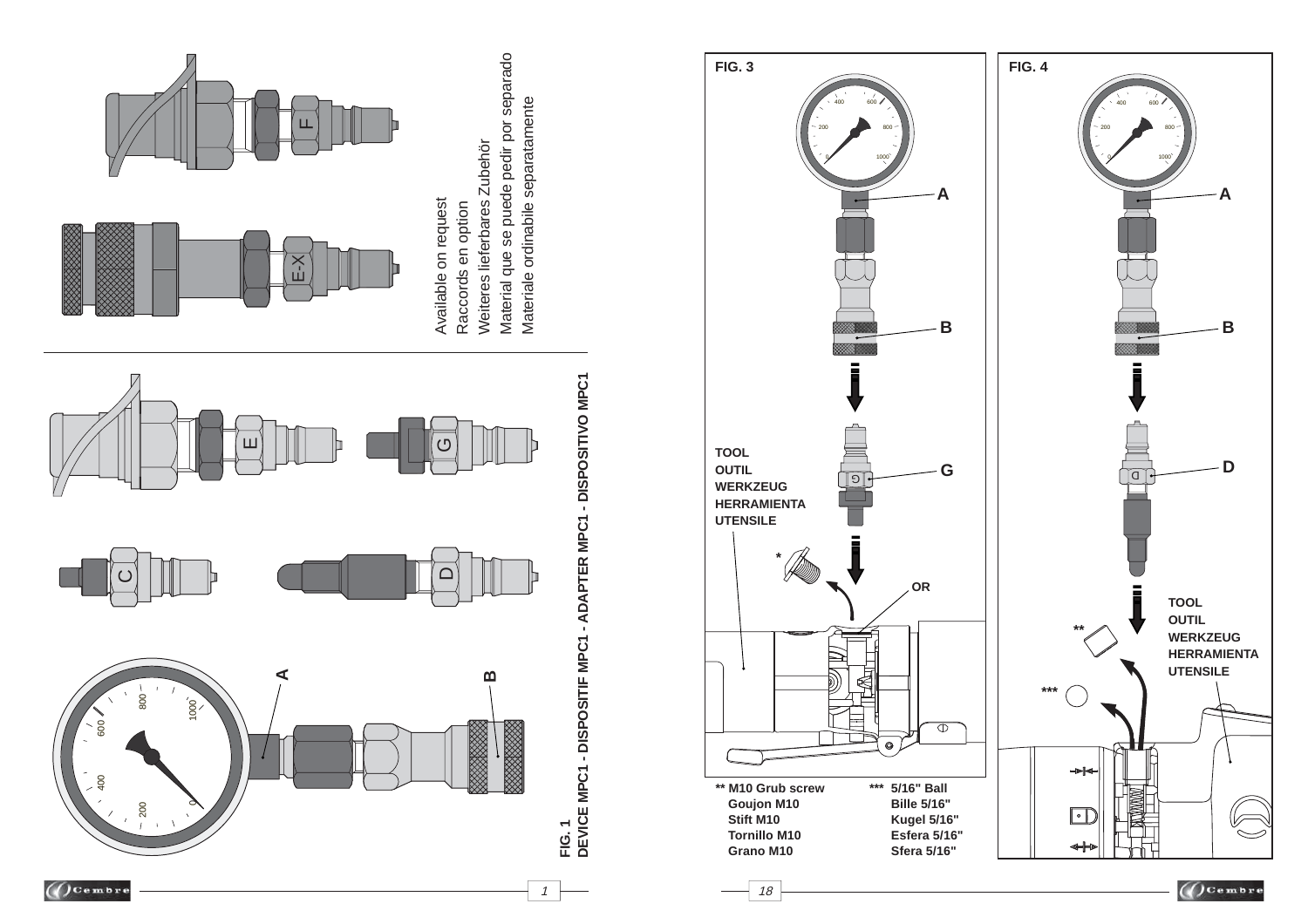**FIG. 2 TOOLS WITH THREAD M6 OUTILS À FILETAGE M6 WERKZEUGE MIT GEWINDE M6 HERRAMIENTAS CON ROSCA M6 UTENSILI CON FILETTATURA M6**

**FIG. 2**

**FIG. 3 TOOLS WITH THREAD M8 OUTILS À FILETAGE M8 WERKZEUGE MIT GEWINDE M8 HERRAMIENTAS CON ROSCA M8 UTENSILI CON FILETTATURA M8**

> **WERKZEUGE MIT GEWINDE M10 HERRAMIENTAS CON ROSCA M10 UTENSILI CON FILETTATURA M10**

**FIG. 4 TOOLS WITH THREAD M10 OUTILS À FILETAGE M10**



**\* Pressure test plug Bouchon d'essai de la pression Test Verschlussschraube Tapón de prueba de presión Tappo prova pressione**

# **DEVICE MPC1**

### **1. GENERAL CHARACTERISTICS**

The "**MPC1**" device is designed to check the calibration of max.pressure valves on **Cembre** hydraulic tools and hydraulic pumps. The device consist of (Ref. fig. 1):

#### **1.1) Pressure gauge (A)**

Scale 0-1000 bar, with **female self-lock quick coupler (B)**.

#### **1.2) Connector (C)**

With male self-lock quick coupler on the end to be connected to the pressure gauge and **M6** thread on the end to be connected to the tool.

#### **1.3) Connector (D)**

With male self-lock quick coupler on the end to be connected to the pressure gauge and **M10** thread on the end to be connected to the tool.

### **1.4) Connector (E)**

With male self-lock quick coupler on the end to be connected to the pressure gauge and male self-lock quick coupler on the end to be connected to the pump hose.

### **1.5) Connector (G)**

With male self-lock quick coupler on the end to be connected to the pressure gauge and **M8** thread on the end to be connected to the tool.

### **Also available to purchase separately:**

### **1.6) Connector (E-X)**

With male self-lock quick coupler on the end to be connected to the pressure gauge and screw-type quick coupler (type **R 38-F**) on the end to be connected to the pump hose.

### **1.7) Connector (F)**

 $\sim$  17  $\sim$  2

With male self-lock quick coupler on the end to be connected to the pressure gauge and selflock quick coupler (type **I 38-MS**) on the end to be connected to the insulated pump hose.

### **2. INSTRUCTIONS FOR USE**

#### **2.1) Cembre hydraulic tools with M6 and M8 thread (Ref. figs. 2 and 3)**

- The tool to be tested must be positioned horizontally with the "**Pressure test plug**" turned upwards with its top secured in a vice in such as way as to allow the pump to be freely manoeuvred using its moveable handle; positioning the equipment in this way avoids oil leakage in subsequent test phases.
- Remove the "**Pressure test plug**" from the tool. Make sure the "**OR seal**" stays perfectly in its groove.
- For tools with thread **M6**, insert the connector into the plug slot (**C**) making sure it is fully located but without forcing it. Connect the quick-couplers, male into the connector (**C**) and female into the pressure gauge (**B**).

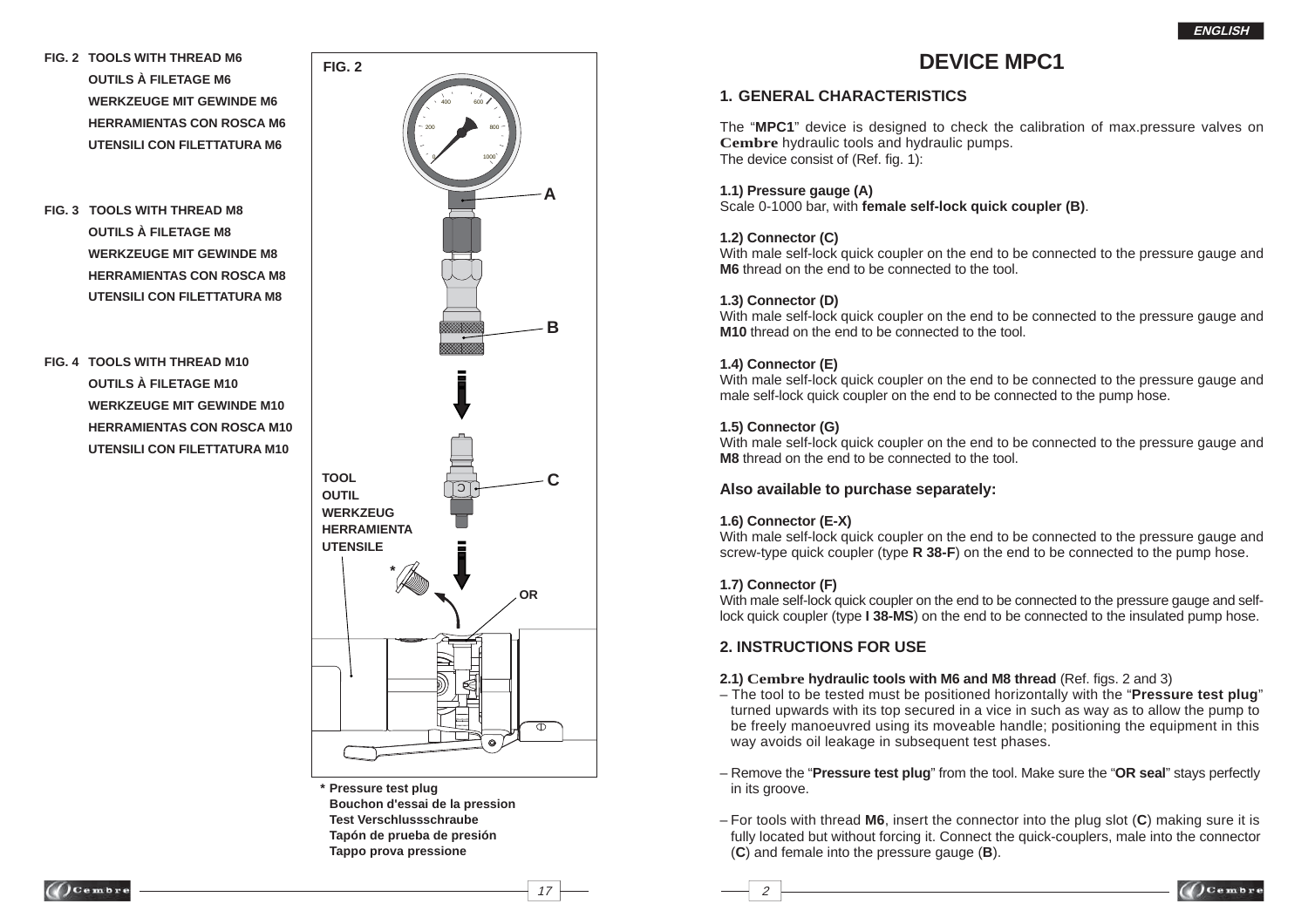- For tools with thread **M8**, insert the connector into the plug slot ( **G**) making sure it is fully located but without forcing it. Connect the quick-couplers, male into the connector ( **G**) and female into the pressure gauge ( **B**).
- Turn the tool's movable handle: the oil is pressurised and the value at which the max. pressure valve intervenes will be shown on the pressure gauge ( **A**).
- **For correct calibration values see TABLE1**
- If the max.pressure valve activation value is incorrect, return the tool to **Cembre** following the procedures described in § **4**.
- Before removing the connector ( **C**) from the tool, fully discharge oil pressure by using the "**Discharge pressure lever**".
- At the end of the test, after having removed the connector ( **C**) and reassembled the "**Pressure test plug**", it is advisable to check that there are no air bubbles in the tool's hydraulic circuit. To do this, carry out at least 5 complete operations (pumping until the max.pressure valve intervenes) and check that the tool is working correctly (the die or blade advances at a constant speed and complete their travel).

In case of anomaly in the tool's operation, i.e. if the die or blade does not advance, moves very slowly or jerks impulsively, the tool should be serviced as indicated in the related **USE AND MAINTENANCE MANUAL**.

#### **2.2) Cembre hydraulic tools with M10 thread** (Ref. fig. 4)

- The tool to be tested must be positioned horizontally with the "**M10 Grub screw**" turned upwards with its top secured in a vice in such as way as to allow the pump to be freely manoeuvred using its moveable handle; positioning the equipment in this way avoids oil leakage (or the spring and internal balls from escaping) in subsequent test phases.
- Using a male "5" hex key, remove the "**M10 Grub screw**" and the "**5/16" Ball**" from the tool.
- In the grub screw hole, insert the connector ( **D**) making sure it is fully located but without forcing it.
- Connect the quick-couplers, male into the connector ( **D**) and female ( **B**) into the pressure gauge.
- Turn the tool's movable handle: the oil is pressurised and the value at which the max. pressure valve intervenes can be measured with the pressure gauge ( **A**).
- **For correct calibration values see TABLE1**
- If the max. pressure valve activation value is incorrect, return the tool to **Cembre** following the procedures described in § **4**.
- Before removing connector ( **D**) from the tool, fully discharge oil pressure by using the special "**Pressure release pin**".
- At the end of the test, after having removed the connector ( **D**) and reassembled the "**5/16" Ball**" and "**M10 Grub screw**", it is advisable to check that there are no air bubbles in the tool's hydraulic circuit. To do this, carry out at least 5 complete operations (pumping until the max.pressure valve intervenes) and check that the tool is working correctly (the die or blade advances at a constant speed and complete their travel).

Se il comportamento dell'utensile risultasse anomalo cioè, la matrice o la lama non avanza, oppure si muove molto lentamente oppure pulsa, si dovrà revisionare l'utensile secondo quanto indicato nel **MANUALE PER L'USO E LA MANUTENZIONE** dell'utensile stesso.

#### **2.3) Pompe oleodinamiche Cembre**

- Tutte le pompe di produzione Cembre (\*) (\*\*) sono fornite complete di tubo flessibi le alta pressione terminante con un innesto rapido femmina a bloccaggio automatico (tipo **Q 38-F**).
- Per la verifica della taratura della valvola di sicurezza é sufficiente realizzare l'accoppiamento tra l'innesto rapido ( **B**) del manometro e l'innesto rapido femmina **Q 38-F** del tubo della pompa tramite il raccordo ( **E**), quindi azionare la pompa in modo da portare in pressione l'olio fino a raggiungere il valore di intervento della valvola di sicurezza.

#### **– Per il valore corretto di taratura vedere TABELLA1**

- Se il valore di intervento della valvola di sicurezza differisse da quello corretto si dovrà rendere la pompa alla **Cembre**, secondo le modalità riportate al § **4**.
- (\*) Nel caso di pompa o unità ...-KV, equipaggiate con olio isolante, richiedere separatamente il raccordo dotato di innesto rapido a bloccaggio automatico tipo I 38-MS.
- (\*\*) Nel caso di pompa o unità ...-KV, equipaggiate con olio isolante e tubo fl essibile alta pressione terminante con innesto rapido con bloccaggio automatico (tipo R 14-M), richiedere sepa ratamente il raccordo "F" dotato di innesto rapido con bloccagio a ghiera (tipo R 14-F) sul lato da accoppiare al tubo della pompa.

### **3. MANUTENZIONE**

Il dispositivo é robusto e non richiede attenzioni particolari; per garantirne un corretto funzionamento basterà osservare alcune semplici precauzioni:

### **3.1) Accurata pulizia**

Tenere presente che la polvere, la sabbia e lo sporco rappresentano un pericolo per ogni apparecchiatura oleodinamica. Evitare di appoggiare direttamente il dispositivo su terreni fangosi o polverosi.

Ripulire il dispositivo con uno straccio pulito, dopo averlo utilizzato, avendo cura di eliminare lo sporco depositatosi su di esso.

### **3.2) Custodia**

E' bene custodire il dispositivo e le matrici nella apposita valigetta di plastica al riparo dalla polvere e protetto da urti e cadute quando non viene utilizzato. Questa valigetta ha dimensioni 265x233x50 mm e pesa 1 kg.

### **4. RESA ALLA Cembre PER REVISIONE**

In caso di guasto contattare il nostro **Agente di Zona** il quale vi consiglierà in merito e fornirà le istruzioni necessarie per l'invio del dispositivo alla nostra **Sede**; se possibile, allegare copia del Certificato di Collaudo a suo tempo fornito dalla Cembre con il dispositivo oppure, in mancanza di altri riferimenti, indicare la data approssimativa di acquisto.



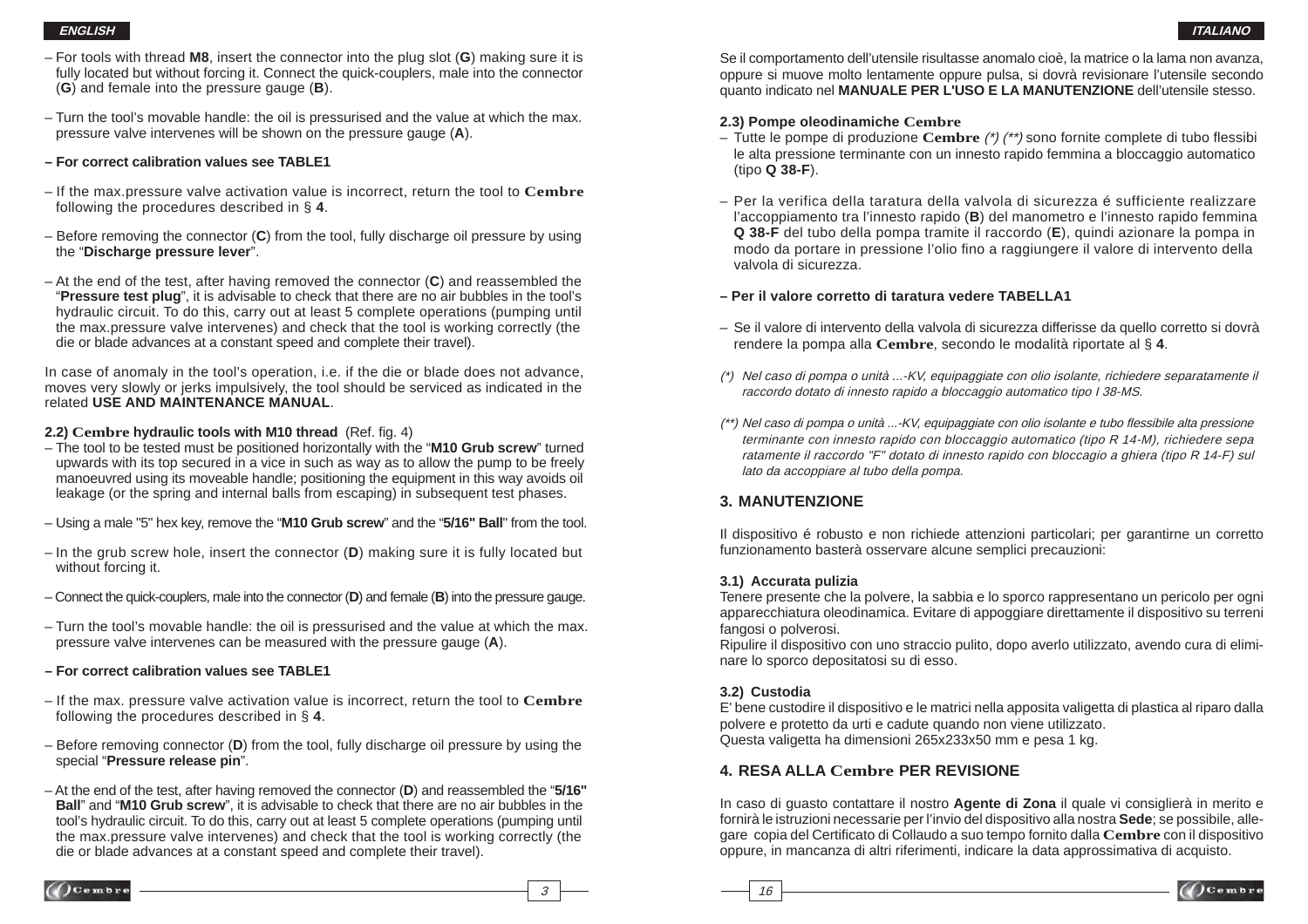- Per utensili con fi lettatura **M8**, inserire nella sede del tappo, il raccordo (**G**) chiudendolo a fondo, senza forzare. Accoppiare gli innesti rapidi, maschio del raccordo (**G**) e femmina del manometro (**B**).
- Azionare il manico mobile dell'utensile: l'olio va in pressione e con il manometro (**A**) si può verificare il valore di intervento della valvola di sicurezza.
- **Per il valore corretto di taratura vedere TABELLA1**
- Se il valore di intervento della valvola di sicurezza differisse da quello corretto si dovrà rendere l'utensile alla Cembre, secondo le modalità riportate al § **4**.
- Prima di togliere il raccordo (**C**) dall'utensile, scaricare completamente la pressione dell'olio agendo sulla "**Leva sblocco pressione**".
- Si consiglia alla fi ne della prova, dopo aver tolto il raccordo (**C**) e rimontato il "**Tappo prova pressione**", verificare che non vi sia alcuna bolla d'aria nel circuito oleodinamico dell'utensile effettuando almeno 5 operazioni complete (pompaggio sino all'intervento della valvola di sicurezza) e constatando il corretto funzionamento dell'utensile (avanza mento a velocità costante e corsa completa della matrice o della lama).

Se il comportamento dell'utensile risultasse anomalo cioè, la matrice o la lama non avanza, oppure si muove molto lentamente oppure pulsa si dovrà revisionare l'utensile secondo quanto indicato nel **MANUALE PER L'USO E LA MANUTENZIONE** dell'utensile stesso.

#### **2.2) Utensili oleodinamici Cembre con filettatura M10 (Rif. a fig. 4)**

- L'utensile da verificare deve essere posizionato in orizzontale con il "**Grano M10**" rivolto verso l'alto e deve essere bloccato alla testa in una morsa in modo da lasciare libera la manovra di pompaggio tramite il manico mobile; questo posizionamento ha il solo scopo di evitare delle perdite di olio o la fuoriuscita della molla e sfera interne nelle successive fasi di verifica.
- Con una chiave esagono maschio da "5" togliere dall'utensile il "**Grano M10**" e la "**Sfera 5/16"**".
- Inserire, nella sede del grano, il raccordo (**D**) chiudendolo a fondo, senza forzare.
- Accoppiare gli innesti rapidi: maschio del raccordo (**D**) e femmina (**B**) del manometro.
- Azionando il manico mobile dell'utensile l'olio và in pressione e con il manometro (**A**) si può verificare il valore di intervento della valvola di sicurezza.
- **Per il valore corretto di taratura vedere TABELLA1**
- Se il valore di intervento della valvola di sicurezza differisse da quello corretto si dovrà rendere l'utensile alla **Cembre**, secondo le modalità riportate al § **4**.
- Prima di togliere il raccordo (**D**) dall'utensile, scaricare completamente la pressione dell'olio agendo sull'apposito "**Pistoncino sblocco pressione**".
- Si consiglia alla fi ne della prova, dopo aver tolto il raccordo (**D**) e rimontato la "**Sfera 5/16"**" ed il "Grano M10", di verificare che non vi sia alcuna bolla d'aria nel circuito oleodinamico dell'utensile effettuando almeno 5 operazioni complete (pompaggio sino all'intervento della valvola di sicurezza) e constatando il corretto funzionamento dell'utensile (avanzamento a velocità costante e corsa completa della matrice o della lama).

In case of anomaly in the tool's operation, i.e. if the die or blade does not advance, moves very slowly or jerks, the tool should be serviced as indicated in the **USE AND MAINTENANCE MANUAL**.

#### **2.3)** Cembre **hydraulic pumps**

- All pumps produced by **Cembre** (\*) (\*\*) are supplied complete with high-pressure hose with a female self-lock quick coupler at one end (type **Q 38-F**)
- To check the calibration of the max.pressure valve, simply connect the pressure gauge quick coupler (**B**) and the pump hose female quick coupler **Q 38-F** using the connector (**E**), and operate the pump in order to raise the oil pressure so that it reaches the max. pressure valve's activation value.

#### **– For correct calibration values see TABLE1**

- If the max.pressure valve activation value is incorrect, return the tool to **Cembre** following the procedures described in § **4**.
- $(*)$  In the case of a ...-KV pump or unit, equipped with insulating oil, purchase the connector equipped with self-lock quick coupler, type I 38-MS.
- (\*\*) In the case of a ...-KV pump or unit, equipped with insulating oil and high pressure hose with self-lock quick coupler (type R 14-M) on one end, purchase the connector "F", equipped with screw thread quick coupler (type R 14-F) on the end to be connected to the pump hose.

### **3. MAINTENANCE**

Device **MPC1** is robust and requires very little daily maintenance however compliance with the following points should help to maintain its optimum performance.

#### **3.1) Accurate cleaning**

Dust, sand and dirt are a danger to any hydraulic device.

Avoid putting the device on muddy or dusty ground.

After every use the device and test die-sets should be wiped with a clean cloth, taking care to remove any residual particles, particularly around moving parts.

#### **3.2) Storage**

When not in use, the device and test die-sets should be stored and transported in the plastic case to prevent damage.

Plastic case with size 265x233x50 mm (10.4x9.2x2 in.), weight 1 kg (2.2 lbs).

### **4. RETURN TO Cembre FOR OVERHAUL**

In the case of a breakdown contact our **Area Agent** who will advise how to dispatch the Crimping force gauge to our nearest **service Centre**; if possible, attach a copy of the Test Certificate supplied by **Cembre** together with the device or, if no other references are available, indicate the approximate purchase date and the device serial number.



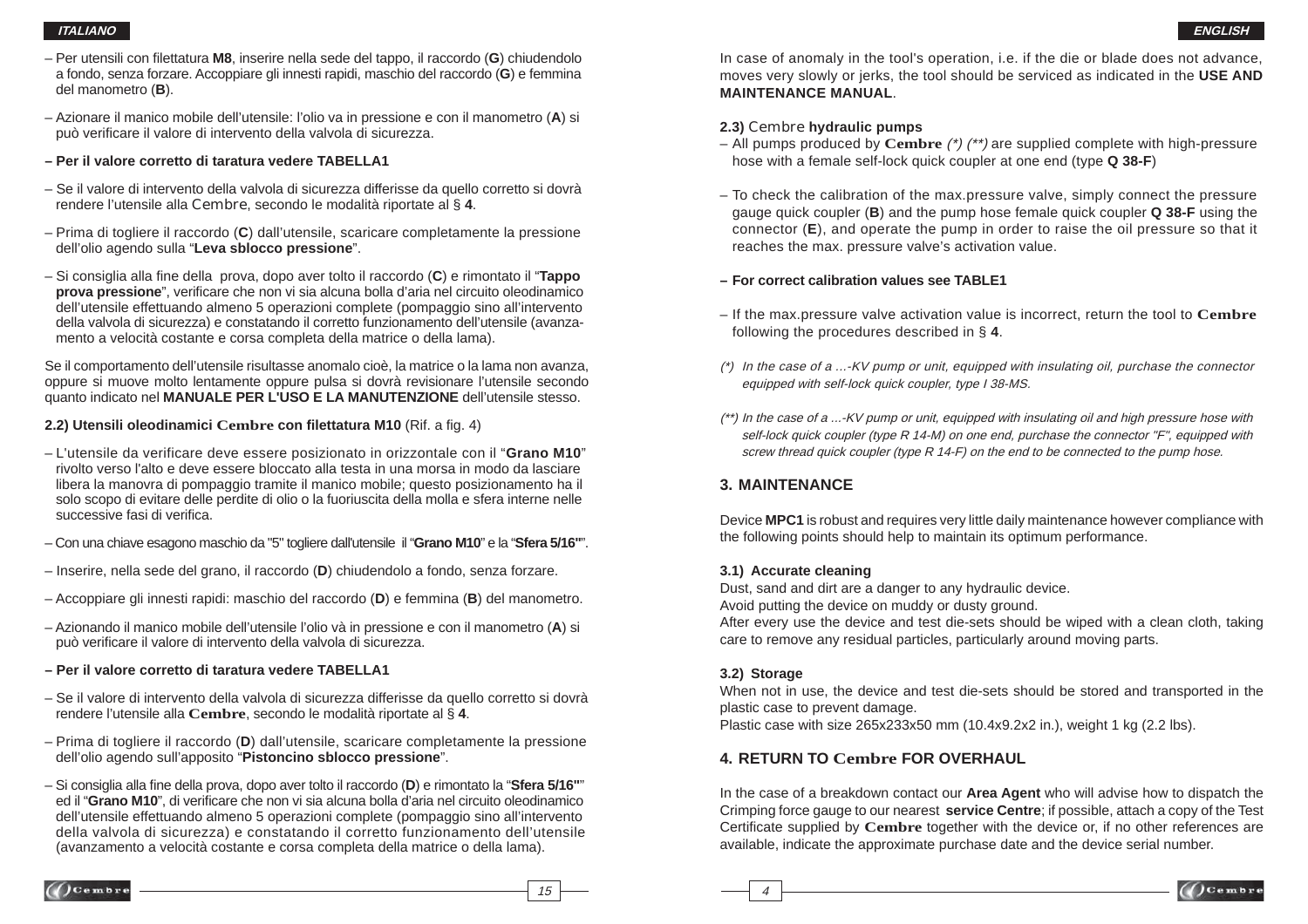# **DISPOSITIF MPC1**

### **1. CARACTERISTIQUES GENERALES**

Le dispositif "MPC1" a été réalisé pour vérifier le calibrage de la soupape de sécurité des outils et des pompes oléodynamiques de production **Cembre**. Le dispositif se compose de (Voir Fig. 1):

**1.1) Manomètre (A)** Échelle 0-1000 bars, muni **d'une fi xation rapide femelle à blocage automatique (B)**.

#### **1.2) Raccord (C)**

La fixation rapide mâle à blocage automatique sur le côté à raccorder au manomètre et à fi letage **M6** sur le côté à accoupler à l'outil.

#### **1.3) Raccord (D)**

La fixation rapide mâle à blocage automatique sur le côté à raccorder au manomètre et à filetage M10 sur le côté à accoupler à l'outil.

#### **1.4) Raccord (E)**

La fixation rapide mâle à blocage automatique sur le côté à raccorder au manomètre et fixation rapide à blocage automatique sur le côté à accoupler au flexible de la pompe.

#### **1.5) Raccord (G)**

La fixation rapide mâle à blocage automatique sur le côté à raccorder au manomètre et à fi letage **M8** sur le côté à accoupler à l'outil.

#### **Raccords en option:**

#### **1.6) Raccord (E-X)**

La fixation rapide mâle à blocage automatique sur le côté à raccorder au manomètre et fixation rapide à blocage à douille (type **R 38-F**) sur le côté à accoupler au flexible de la pompe.

#### **1.7) Raccord (F)**

La fixation rapide mâle à blocage automatique sur le côté à raccorder au manomètre et fixation rapide à blocage automatique (type **I 38-MS**) sur le côté à accoupler au flexible "isolé" de la pompe.

#### **2. INSTRUCTIONS D'UTILISATION**

#### **2.1) Outils oléodynamiques Cembre à fi letage M6 et M8** (Voir Fig. 2 et 3)

- L'outil à vérifi er doit être placé à l'horizontale avec le **"Bouchon d'essai de la pression"** tourné vers le haut et il doit être bloqué à la tête dans un étau, de manière à pouvoir effectuer aisément la manœuvre de pompage avec le manche mobile; ce positionnement sert exclusivement à éviter les fuites d'huile lors des opérations de contrôle ultérieures.
- Retirer le **"Bouchon d'essai de la pression"** de l'outil. Veiller à ce que le **"joint torique"** reste parfaitement dans son logement.
- Pour outils avec fi letage **M6**, insérer le raccord (**C**) dans le logement du bouchon, en le fermant à fond, sans forcer. Accoupler la fixation rapide mâle du raccord (C) à la fixation femelle du manomètre (B).

# **DISPOSITIVO MPC1**

### **1. CARATTERISTICHE GENERALI**

Il dispositivo "MPC1" consente la verifica della taratura della valvola di sicurezza degli utensili e delle pompe oleodinamiche di produzione **Cembre**. Il dispositivo é costituito da (Rif. a fig. 1):

#### **1.1) Manometro (A)**

Scala 0-1000 bar, completo di **innesto rapido femmina a bloccaggio automatico (B)**.

#### **1.2) Raccordo (C)**

Con innesto rapido maschio a bloccaggio automatico sul lato da connettere al manometro e filettatura **M6** sul lato da accoppiare all'utensile.

#### **1.3) Raccordo (D)**

Con innesto rapido maschio a bloccaggio automatico sul lato da connettere al manometro e filettatura **M10** sul lato da accoppiare all'utensile.

#### **1.4) Raccordo (E)**

Con innesto rapido maschio a bloccaggio automatico sul lato da connettere al manometro ed innesto rapido a bloccaggio automatico sul lato da accoppiare al tubo della pompa.

#### **1.5) Raccordo (G)**

Con innesto rapido maschio a bloccaggio automatico sul lato da connettere al manometro e filettatura **M8** sul lato da accoppiare all'utensile.

#### **Materiale ordinabile separatamente:**

#### **1.6) Raccordo (E-X)**

Con innesto rapido maschio a bloccaggio automatico sul lato da connettere al manometro ed innesto rapido con bloccaggio a ghiera (tipo **R 38-F**) sul lato da accoppiare al tubo della pompa.

#### **1.7) Raccordo (F)**

Con innesto rapido maschio a bloccaggio automatico sul lato da connettere al manometro ed ed innesto rapido a bloccaggio automatico (tipo **I 38-MS**) sul lato da accoppiare al tubo "isolato" della pompa.

#### **2. ISTRUZIONI PER L'USO**

#### **2.1) Utensili oleodinamici Cembre con filettatura M6 e M8 (Rif. a fig. 2 e 3)**

- L'utensile da verifi care deve essere posizionato in orizzontale con il "**Tappo prova pressione**" rivolto verso l'alto e deve essere bloccato alla testa in una morsa in modo da lasciare libera la manovra di pompaggio tramite il manico mobile; questo posiziona mento ha il solo scopo di evitare delle perdite di olio nelle fasi successive di verifica.
- Dall'utensile togliere il **"Tappo prova pressione".** Fare attenzione che la "**guarnizione OR**" rimanga perfettamente nella propria sede.
- Per utensili con fi lettatura **M6**, inserire nella sede del tappo, il raccordo (**C**) chiudendolo a fondo, senza forzare. Accoppiare gli innesti rapidi, maschio del raccordo (**C**) e femmina del manometro (**B**).



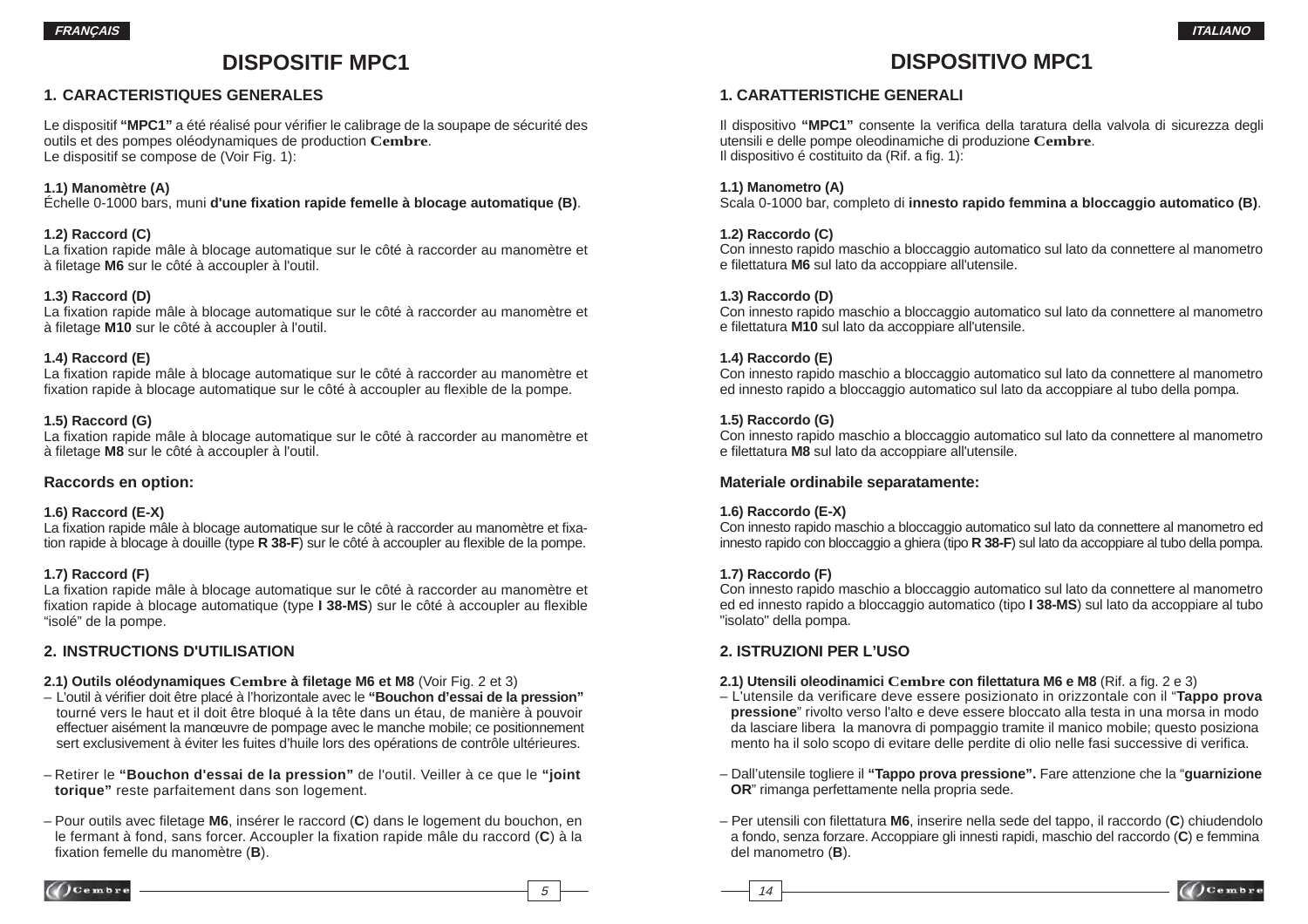#### **ESPAÑOLFRANÇAIS**

– Se recomienda, al fi nal de la prueba, después de haber extraído el empalme **(D**) y montado la "Esfera 5/16"" y el "Tornillo M10", verificar que no haya ninguna burbuja de aire en el circuito oleodinámico de la herramienta, efectuando, al menos, cinco opera ciones completas (bombeo hasta la intervención de la válvula de seguridad) y cons tatando el funcionamiento correcto de la herramienta (avance a velocidad constante y carrera completa de la matriz y de la cuchilla).

Si el funcionamiento de la herramienta es anómalo; es decir, la matriz o la cuchilla no avanzan, se mueven muy lentamente o a impulsos, deberá revisar la herramienta según lo indicado en el **MANUAL DE USO Y MANTENIMIENTO** de la propia herramienta.

#### **2.3) Bombas oleodinámicas Cembre**

- Todas las bombas de producción **Cembre** (\*) (\*\*) se suministran con manguera flexible de alta presión que terminan con un acoplamiento rápido hembra de bloqueo automático (tipo **Q 38-F**).
- Para verifi car el calibrado de la válvula de seguridad, basta con realizar el acoplamiento entre el acoplamiento rápido ( **B**) del manómetro y el acoplamiento rápido hembra **Q 38-F** del tubo de la bomba mediante el empalme (**E)**, por tanto, debe accionar la bomba para transportar a presión el aceite hasta alcanzar el valor de intervención de la válvula de seguridad.

#### **– Para el valor correcto de calibrado, véase la TABLA 1**

- Si el valor de intervención de la válvula de seguridad difiere del correcto, deberá enviar la herramienta a **Cembre**, tal como se indica en el apartado **4**.
- (\*) En el caso de bomba o unidad … -KV, equipada con aceite aislante, pida por separado el empalme provisto de acoplamiento rápido de bloqueo automático tipo I 38-MS.
- (\*\*) En el caso de bomba o unidad …-KV, equipada con aceite aislante y manguera fl exible a alta presión que termina con acoplamiento rápido con bloqueo automático (tipo R 14-M), pida por separado el empalme "F" provisto de acoplamiento rápido con bloqueo de tuerca (tipo R 14-F) en el lado que se debe acoplar al tubo de la bomba.

### **3. MANTENIMIENTO**

Esto dispositivo es robusto, completamente precintado y no require cuidados especiales para obtener un funcionamiento correcto, bastará tener algunas precauciones sencillas:

#### **3.1) Limpieza adecuada**

Tenga presente que el polvo, la arena y la suciedad en general, representan un peligro para toda herramienta hidráulica. Tras cada día de uso, se debe de limpiar el dispositivo con un trapo limpio, teniendo cuidado de eliminar la suciedad depositada, especialmente junto a las partes móviles.

#### **3.2) Almacenamiento**

Para proteger el dispositivo y las matrices de golpes accidentales y del polvo cuando no se va a utilizar, es conveniente guardarla en su estuche de plástico de cierre hermético. Dicho estuche de dimensiones 265x233x50 mm pesa 1 kg.

### **4. DEVOLUCION A Cembre PARA REVISIONES**

En caso de fallo del aparato, contactar con nuestro **Agente de Zona** quien les aconsejará y eventualmente les facilitará las instrucciones necesarias para remitir la herramienta a nuestro **centro de servicio más cercano**. En tal caso, adjuntar de ser posible una copia del Certificado de Ensayo entregado en su día por Cembre con la herramienta o a falta de otro elemento de referencia indicar la fecha de compra aproximada y el número de serie.

- Pour outils avec filetage **M8**, insérer le raccord (**G**) dans le logement du bouchon, en le fermant à fond, sans forcer. Accoupler la fixation rapide mâle du raccord (G) à la fixation femelle du manomètre (**B**).
- Actionner le manche mobile de l'outil: l'huile est mise sous pression et, avec le mano mètre (A), il est possible de vérifier la valeur d'intervention de la soupape de sécurité.

#### **– Pour la valeur correcte voir TABLE 1**

- Si la valeur d'intervention de la soupape de sécurité diffère de la valeur correcte, il faudra renvoyer l'outil à **Cembre**, selon les modalités visées au § **4**.
- Avant de retirer le raccord ( **C**) de l'outil, décharger complètement la pression de l'huile en agissant sur le **"Levier de déblocage de la pression"**.
- À la fin de l'essai, après avoir enlevé le raccord (C) et remonté le "Bouchon d'essai  **de la pression"**, <sup>s</sup>'assurer qu'il n'y a aucune bulle d'air dans le circuit oléodynamique de l'outil. Pour ce faire, effectuer au moins 5 opérations complètes (pompage jusqu'à intervention de la soupape de sécurité) et s'assurer que l'outil fonctionne correctement (avancée à vitesse constante et course complète de la matrice ou de la lame).

Si le comportement de l'outil s'avère être anormal, c'est-à-dire si la matrice ou la lame n'avance pas, qu'elle se déplace très lentement ou qu'elle va par à-coups, il faudra réviser l'outil en suivant les indications du **MANUEL D'UTILISATION ET DE MAINTENANCE** de l'outil.

#### **2.2) Outils oléodynamiques Cembre à fi letage M10** (Voir Fig. 4)

- L'outil à vérifier doit être placé à l'horizontale avec le "Goujon M10" tourné vers le haut et il doit être bloqué à la tête dans un étau, de manière à pouvoir effectuer aisément la manœuvre de pompage avec le manche mobile; ce positionnement sert exclusivement à éviter les fuites d'huile (ou la sortie du ressort et de la bille intérieurs) lors des opérations de contrôle ultérieures.
- Avec une clé hexagonale mâle de "5", enlever le "**Goujon M10**" et la "**Bille 5/16"**".
- Insérer le raccord ( **D**) dans la loge du goujon en le fermant à fond, sans forcer.
- Accoupler la fixation rapide mâle du raccord (**D**) à la fixation femelle (**B**) du manomètre.
- Actionner le manche mobile de l'outil: l'huile est mise sous pression et, avec le mano mètre (A), il est possible de vérifier la valeur d'intervention de la soupape de sécurité.

#### **– Pour la valeur correcte voir TABLE 1**

 $\overline{\phantom{aa}}$  13  $\overline{\phantom{aa}}$  6

- Si la valeur d'intervention de la soupape de sécurité diffère de la valeur correcte, il faudra renvoyer l'outil à **Cembre**, selon les modalités visées au § **4**.
- Avant de retirer le raccord ( **D**) de l'outil, décharger complètement la pression de l'huile en agissant sur le «**Piston de decompression**».
- À la fin de l'essai, après avoir enlevé le raccord ( **D**) et remonté la "**Bille 5/16"**" et le "**Goujon M10**", il est recommandé de s'assurer qu'il n'y a aucune bulle d'air dans le circuit oléodynamique de l'outil. Pour ce faire, effectuer au moins 5 opérations com plètes (pompage jusqu'à intervention de la soupape de sécurité) et s'assurer que l'outil fonctionne correctement (avancée à vitesse constante et course complète de la matrice ou de la lame).







 $\int$  Cembre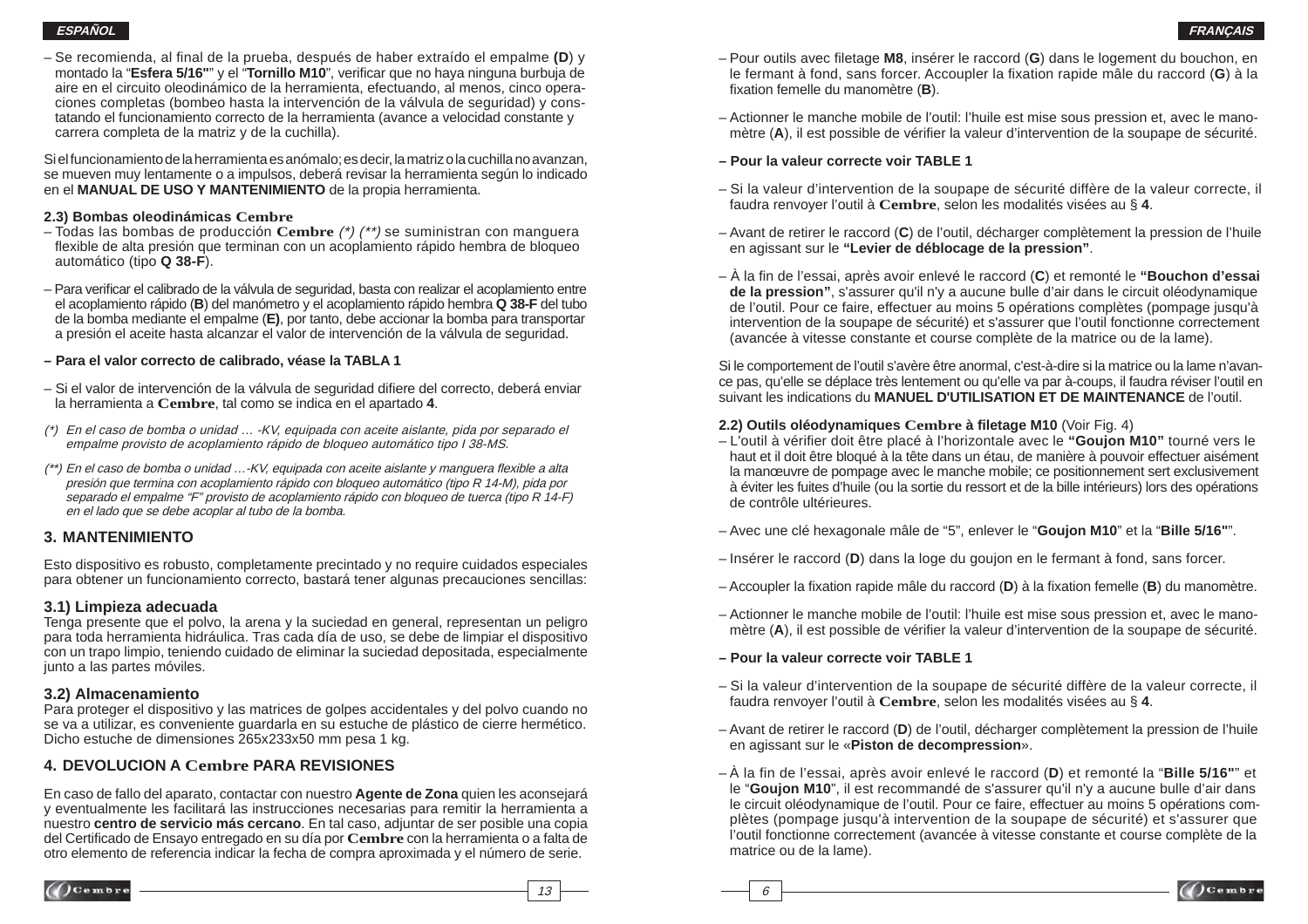Si le comportement de l'outil s'avère être anormal, c'est-à-dire si la matrice ou la lame n'avance pas, qu'elle se déplace très lentement ou qu'elle va par à-coups, il faudra réviser l'outil en suivant les indications du **MANUEL D'UTILISATION ET DE MAINTENANCE** de l'outil.

#### **2.3) Pompes oléodynamiques Cembre**

- Toutes les pompes de production **Cembre** (\*) (\*\*) sont munies d'un flexible pour haute pression qui se termine par un système à fi xation rapide femelle à blocage automatique (type **Q 38-F**).
- Pour le contrôle du calibrage de la soupape de sécurité, il suffit d'accoupler la fixation rapide (**B**) du manomètre et la fixation rapide femelle **Q 38-F** du flexible de la pompe au moyen du raccord (**E**). Ensuite, actionner la pompe de manière à mettre l'huile sous pression jusqu'à ce que l'on atteigne la valeur d'intervention de la soupape de sécurité.

### **– Pour la valeur correcte voir TABLE 1**

- Si la valeur d'intervention de la soupape de sécurité diffère de la valeur correcte, il faudra renvoyer l'outil à **Cembre**, selon les modalités visées au § **4**.
- (\*) Avec une pompe ou une unité...-KV, équipée d'huile isolante, demander le raccord muni d'une fixation rapide à blocage automatique type I 38-MS.
- (\*\*) Avec une pompe ou une unité...-KV, équipée d'huile isolante et d'un flexible pour haute pression se terminant par une fixation rapide avec blocage automatique (type R 14-M), demander le raccord «F» muni d'une fixation rapide avec blocage à douille (type R 14-F) sur le côté à accoupler au flexible de la pompe.

## **3. ENTRETIEN**

Ce dispositif est robuste,complètement scellé et ne nécessite aucune préoccupation ou entretien particulier.

Les recommandations qui suivent sont néanmoins souhaitables pour assurer une longévité optimum:

### **3.1) Nettoyage élémentaire**

Veiller à protéger l'outil de la poussière, du sable et de la boue qui sont un danger à tout système hydraulique. Chaque jour après utilisation, le dispositif doit être nettoyé à l'aide d'un chiffon propre, tout particulièrement aux endroits de pièces mobiles.

### **3.2) Rangement**

Il est de bonne règle de remettre le dispositif et les raccords dans son coffret, fermé, après usage, en protection des chocs et de la poussière.

Ce coffret a comme dimensions (265x233x50) mm et un poids de 1 kg.

## **4. ENVOI EN REVISION A Cembre**

En cas de dysfonctionnement de l'appareil, merci de vous adresser à notre **Agent Régional** qui vous conseillera et le cas échéant vous donnera les instructions nécessaires pour envoyer l'outil à notre **Centre de Service le plus proche**. Dans ce cas, joindre une copie du Certificat d'Essai livré par **Cembre** avec l'outil ou, à défaut d'autres éléments de référence, indiquer la date d'achat approximative et numéro de série.

- Para herramientas con rosca **M6**, en el alojamiento del tapón, introduzca el empalme (**C**), cerrándolo completamente sin forzar. Acople los racores rápidos, machos del empalme (**C**) y hembras (**B**) del manómetro.
- Para herramientas con rosca **M8**, en el alojamiento del tapón, introduzca el empalme (**G**), cerrándolo completamente sin forzar. Acople los racores rápidos, machos del empalme (**G**) y hembras (**B**) del manómetro.
- Accione el mango móvil de la herramienta: el aceite sale a presión y con el manómetro (**A**) se puede comprobar el valor de intervención de la válvula de seguridad.
- **Para el valor correcto de calibrado, véase la TABLA 1**
- Si el valor de intervención de la válvula de seguridad difi ere del correcto, deberá enviar la herramienta a **Cembre**, tal como se indica en el apartado **4**.
- Antes de extraer el empalme (**C**) de la herramienta, descargue completamente la presión del aceite, accionando la "**Palanca de desbloqueo de presión**".
- Se recomienda, al fi nal de la prueba, después de haber extraído el empalme (**C**) y haber montado el "**Tapón de prueba de presión**", verificar que no haya ninguna burbuja de aire en el circuito oleodinámico de la herramienta, efectuando, al menos, cinco operaciones completas (bombeo hasta la intervención de la válvula de seguridad) y constatando el funcionamiento correcto de la herramienta (avance a velocidad constante y carrera completa de la matriz y de la cuchilla).

Si el funcionamiento de la herramienta es anómalo, es decir, la matriz o la cuchilla no avanzan, se mueven muy lentamente o a impulsos, deberá revisar la herramienta según lo indicado en el **MANUAL DE USO Y MANTENIMIENTO** de la propia herramienta.

### **2.2) Herramientas oleodinámicas Cembre con roscado M10 (Ref. fig. 4)**

- La herramienta que se debe comprobar debe estar colocada en horizontal con el "**Tornillo M10**" orientado hacia arriba y debe estar bloqueada en la parte superior en un tornillo de banco de modo que permita la maniobra de bombeo mediante el manguito móvil. La finalidad de esta posición es evitar pérdidas de aceite (o la salida del muelle y de la esfera interna) en las fases sucesivas de verificación.
- Con una llave hexagonal macho de "5", extraiga del utensilio el "**Tornillo M10**" y la "**Esfera 5/16"**".
- En el alojamiento del tapón, introduzca el empalme (**D**), cerrándolo completamente sin forzar.
- Acople los racores rápidos, machos del empalme (**D**) y hembras (**B**) del manómetro.
- Accione el mango móvil de la herramienta: el aceite sale a presión y con el manómetro (**A**) se puede comprobar el valor de intervención de la válvula de seguridad.
- **Para el valor correcto de calibrado, véase la TABLA 1**
- Si el valor de intervención de la válvula de seguridad difiere del correcto, deberá enviar la herramienta a **Cembre**, tal como se indica en el apartado **4**.
- Antes de extraer el empalme (**D**) de la herramienta, descargue completamente la presión del aceite, accionando la "**Contera de descarga presión**".



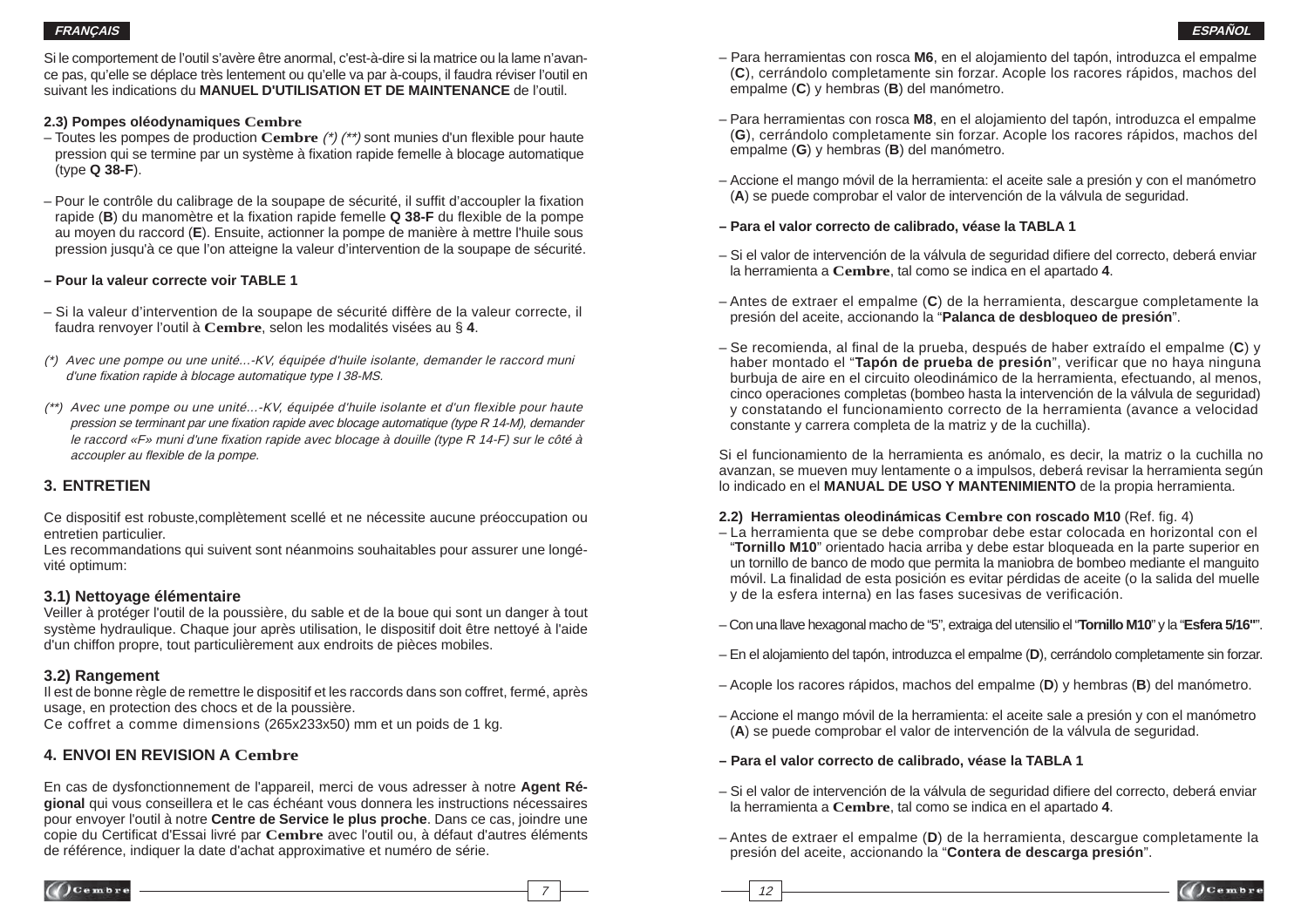# **DISPOSITIVO MPC1**

### **1. CARACTERíSTICAS GENERALES**

El dispositivo "MPC1" ha sido diseñado para verificar el calibrado de la válvula de seguridad de herramientas y de bombas oleodinámicas de fabricación **Cembre**. El dispositivo está formado por los siguientes elementos (Ref. Fig. 1):

#### **1.1) Manómetro (A)**

Escala 0-1000 bares, con **acoplamiento rápido hembra de bloqueo automático (B).**

#### **1.2) Empalme (C)**

Con acoplamiento rápido macho de bloqueo automático en el lado que se debe conectar al manómetro y roscado **M6** en el lado en que se debe acoplar a la herramienta.

#### **1.3) Empalme (D)**

Con acoplamiento rápido macho de bloqueo automático en el lado que se debe conectar al manómetro y roscado **M10** en el lado en que se debe acoplar a la herramienta.

#### **1.4) Empalme (E)**

Con acoplamiento rápido macho de bloqueo automático en el lado que se debe conectar al manómetro e acoplamiento rápido de bloqueo automático en el lado que se debe acoplar al tubo de la bomba.

#### **1.5) Empalme (G)**

Con acoplamiento rápido macho de bloqueo automático en el lado que se debe conectar al manómetro y roscado **M8** en el lado en que se debe acoplar a la herramienta.

#### **Material que se puede pedir por separado:**

#### **1.6) Empalme (E-X)**

Con acoplamiento rápido macho de bloqueo automático en el lado que se debe conectar al manómetro e acoplamiento rápido con bloqueo de tuerca (tipo **R 38-F**) en el lado que se debe acoplar al tubo de la bomba.

#### **1.7) Empalme (F)**

Con acoplamiento rápido macho de bloqueo automático en el lado que se debe conectar al manómetro e acoplamiento rápido de bloqueo automático (tipo **I 38-MS**) en el lado que se debe acoplar al tubo "aislado" de la bomba.

### **2. INSTRUCCIONES DE USO**

- **2.1) Herramientas oleodinámicas Cembre con roscado M6 y M8 (Ref. fig. 2 y 3)**
- La herramienta que se debe comprobar debe estar colocada en horizontal con el "**Tapón de prueba de presión**" orientada hacia arriba y debe estar bloqueada en la parte superior en un tornillo de banco de modo que permita la maniobra de bombeo mediante el manquito móvil. La finalidad de esta posición es evitar pérdidas de aceite en las fases sucesivas de verificación.
- Extraiga de la herramienta el "**Tapón de prueba de presión**", prestando atención para que la "**junta OR**" permanezca perfectamente en su alojamiento.

# **KONTROLLWERKZEUG MPC1**

### **1. ALLGEMEINE EIGENSCHAFTEN**

Das Kontrollwerkzeug "**MPC1**" mit den Adaptern dient zur Kontrolle des Öldruckes an allen hydraulischen Werkzeugen und Pumpen von **Cembre**. Das Werkzeug besteht aus folgenden Elementen (siehe Bild 1):

#### **1.1) Manometer (A)**

Skala 0-1000 bar, **Schnellkupplung mit Innengewinde und automatischer Verriegelung (B)**.

#### **1.2) Verschraubung (C)**

Schnellkupplung mit Außengewinde und automatischer Verriegelung an der Seite, die an das Manometer angeschlossen wird und Gewinde **M6** an der Seite, die mit dem Werkzeug verbunden wird.

#### **1.3) Verschraubung (D)**

Schnellkupplung mit Außengewinde und automatischer Verriegelung an der Seite, die an das Manometer angeschlossen wird und Gewinde **M10** an der Seite, die mit dem Werkzeug verbunden wird.

#### **1.4) Verschraubung (E)**

Schnellkupplung mit Außengewinde und automatischer Verriegelung an der Seite, die an das Manometer angeschlossen wird und Schnellkupplung mit automatischer Verriegelung an der Seite, die mit dem Pumpenschlauch verbunden wird.

#### **1.5) Verschraubung (G)**

Schnellkupplung mit Außengewinde und automatischer Verriegelung an der Seite, die an das Manometer angeschlossen wird und Gewinde **M8** an der Seite, die mit dem Werkzeug verbunden wird.

#### **Weiteres lieferbares Zubehör:**

#### **1.6) Verschraubung (E-X)**

Schnellkupplung mit Außengewinde und automatischer Verriegelung an der Seite, die an das Manometer angeschlossen wird und Schnellkupplung mit Ringverriegelung (Typ **R 38-F**) an der Seite, die mit dem Pumpenschlauch verbunden wird.

#### **1.7) Verschraubung (F)**

11  $\longrightarrow$  8

Schnellkupplung mit Außengewinde und automatischer Verriegelung an der Seite, die an das Manometer angeschlossen wird und Schnellkupplung mit automatischer Verriegelung (Typ **I 38-MS**) an der Seite, die mit dem "isolierten" Schlauch der Pumpe verbunden wird.

### **2. BEDIENUNGSHINWEISE**

#### **2.1) Hydraulische Werkzeuge von Cembre mit Gewinde M6 und M8** (siehe Bild 2 und 3)

- Das zu prüfende Werkzeug ist horizontal mit nach oben zeigender "**Test Verschluss schraube**" zu positionieren und muss am Kopfteil in einer Spannbacke befestigt sein, um den Pumpvorgang über den Pumparm zu ermöglichen. Diese Position dient allein dazu, um einen Ölaustritt während der Überprüfung zu verhindern.
- Entfernen Sie die "**Test Verschlussschraube**" vom Werkzeug. Achten Sie darauf, dass die "**OR-Dichtung**" perfekt in ihrem Sitz bleibt.